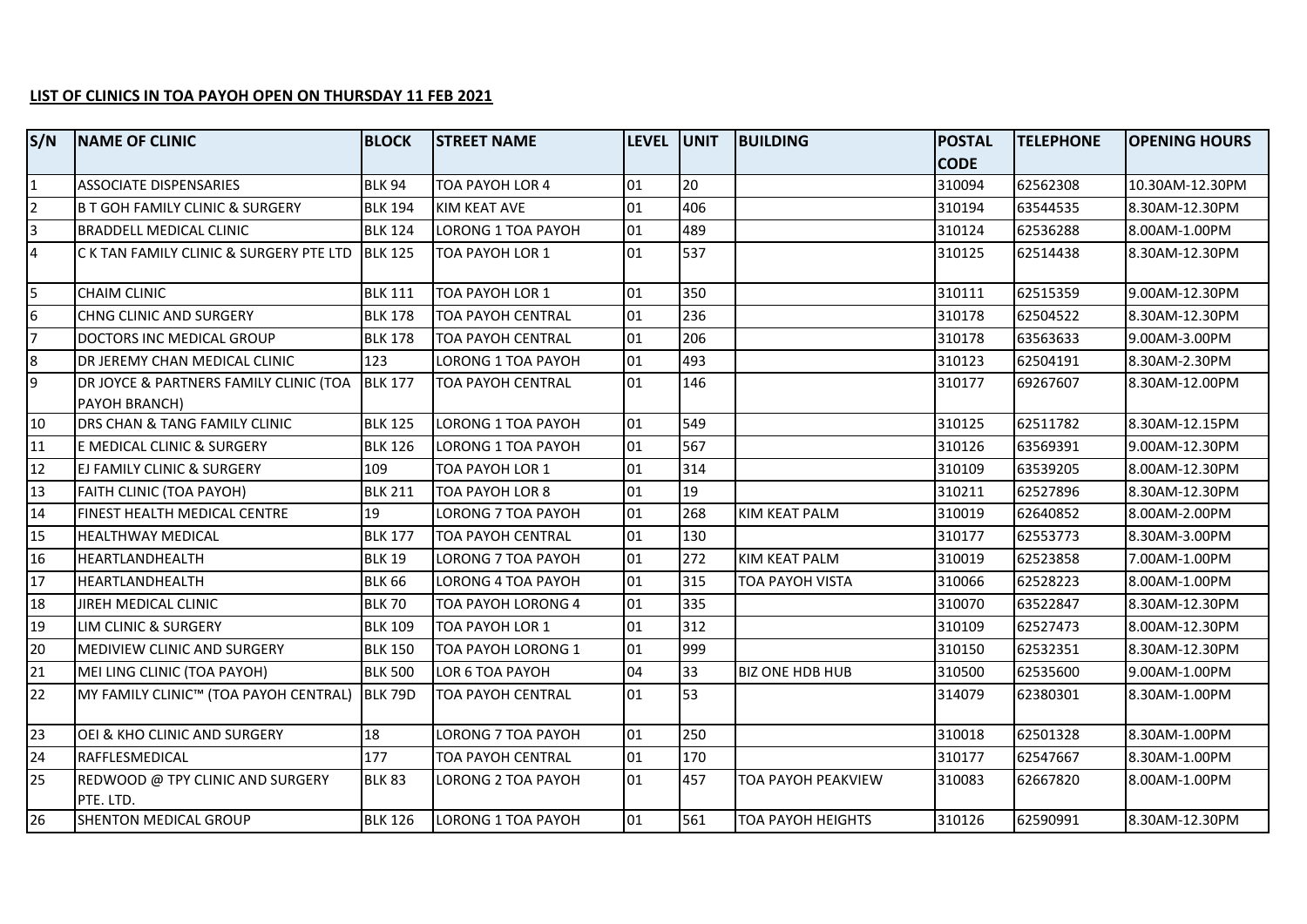| S/N | <b>INAME OF CLINIC</b>         | <b>BLOCK</b>    | <b>ISTREET NAME</b> | <b>ILEVEL IUNIT</b> |      | <b>IBUILDING</b>        | <b>IPOSTAL</b> | <b>ITELEPHONE</b> | <b>IOPENING HOURS</b> |
|-----|--------------------------------|-----------------|---------------------|---------------------|------|-------------------------|----------------|-------------------|-----------------------|
|     |                                |                 |                     |                     |      |                         | ICODE          |                   |                       |
| 128 | ITEOH CLINIC FAMILY PRACTICE   | $\overline{14}$ | LORONG 6 TOA PAYOH  | 101                 | 142  |                         | 310047         | 62555188          | 19.00AM-12.00PM       |
| 129 | <b>IVICTOR'S FAMILY CLINIC</b> | <b>BLK 168</b>  | LORONG 1 TOA PAYOH  | 01                  | 1032 | <b>ITOA PAYOH GREEN</b> | 310168         | 63532885          | 8.30AM-12.00PM        |

## **LIST OF CLINICS IN TOA PAYOH OPEN ON FRIDAY 12 FEB 2021**

| S/N | <b>INAME OF CLINIC</b>          | <b>BLOCK</b>   | <b>ISTREET NAME</b> | <b>ILEVEL IUNIT</b> |      | <b>IBUILDING</b>       | <b>IPOSTAL</b> | <b>ITELEPHONE</b> | <b>IOPENING HOURS</b> |
|-----|---------------------------------|----------------|---------------------|---------------------|------|------------------------|----------------|-------------------|-----------------------|
|     |                                 |                |                     |                     |      |                        | ICODE          |                   |                       |
|     | <b>IBRADDELL MEDICAL CLINIC</b> | <b>BLK 124</b> | LORONG 1 TOA PAYOH  | IO1                 | 1489 |                        | 310124         | 62536288          | 18.00AM-1.00PM        |
|     | <b>IHEARTLANDHEALTH</b>         | <b>BLK 19</b>  | LORONG 7 TOA PAYOH  | 101                 | 272  | <b>IKIM KEAT PALM</b>  | 310019         | 62523858          | 7.00AM-1.00PM         |
|     | <b>IHEARTLANDHEALTH</b>         | <b>BLK 66</b>  | LORONG 4 TOA PAYOH  | 101                 | 1315 | <b>TOA PAYOH VISTA</b> | 310066         | 62528223          | 18.00AM-1.00PM        |

## **LIST OF CLINICS IN TOA PAYOH OPEN ON SATURDAY 13 FEB 2021**

| S/N | <b>INAME OF CLINIC</b>          | <b>IBLOCK</b>  | <b>ISTREET NAME</b>         | <b>ILEVEL IUNIT</b> |            | <b>IBUILDING</b>        | <b>IPOSTAL</b> | <b>ITELEPHONE</b> | <b>IOPENING HOURS</b> |
|-----|---------------------------------|----------------|-----------------------------|---------------------|------------|-------------------------|----------------|-------------------|-----------------------|
|     |                                 |                |                             |                     |            |                         | <b>CODE</b>    |                   |                       |
|     | <b>IBRADDELL MEDICAL CLINIC</b> | <b>BLK 124</b> | LORONG 1 TOA PAYOH          | 101                 | 489        |                         | 310124         | 62536288          | 8.00AM-1.00PM         |
|     | <b>IHEARTLANDHEALTH</b>         | <b>BLK 19</b>  | ILORONG 7 TOA PAYOH         | 101                 | <b>272</b> | <b>IKIM KEAT PALM</b>   | 310019         | 62523858          | 17.00AM-1.00PM        |
|     | <b>IHEARTLANDHEALTH</b>         | BLK 66         | <b>I</b> LORONG 4 TOA PAYOH | 01                  | 1315       | <b>ITOA PAYOH VISTA</b> | 310066         | 62528223          | 8.00AM-1.00PM         |

## **LIST OF CLINICS IN TOA PAYOH OPEN ON SUNDAY 14 FEB 2021**

| S/N | <b>INAME OF CLINIC</b>                | <b>BLOCK</b>   | <b>ISTREET NAME</b> | <b>ILEVEL UNIT</b> |     | <b>BUILDING</b> | <b>POSTAL</b> | <b>ITELEPHONE</b> | <b>OPENING HOURS</b> |
|-----|---------------------------------------|----------------|---------------------|--------------------|-----|-----------------|---------------|-------------------|----------------------|
|     |                                       |                |                     |                    |     |                 | <b>CODE</b>   |                   |                      |
|     | IBRADDELL MEDICAL CLINIC              | <b>BLK 124</b> | LORONG 1 TOA PAYOH  | 101                | 489 |                 | 310124        | 62536288          | 18.00AM-1.00PM       |
|     |                                       |                |                     |                    |     |                 |               |                   | 6.00PM-11.00PM       |
| 12  | <b>I</b> CHNG CLINIC AND SURGERY      | <b>BLK 178</b> | ITOA PAYOH CENTRAL  | 101                | 236 |                 | 310178        | 62504522          | 9.00AM-12.30PM       |
| l3  | <b>IDOCTORS INC MEDICAL GROUP</b>     | <b>BLK 178</b> | ITOA PAYOH CENTRAL  | 101                | 206 |                 | 310178        | 63563633          | 5.00PM-8.00PM        |
| 4   | IDR JEREMY CHAN MEDICAL CLINIC        | 123            | LORONG 1 TOA PAYOH  | 101                | 493 |                 | 310123        | 62504191          | 18.30AM-2.30PM       |
| I5  | <b>EJ FAMILY CLINIC &amp; SURGERY</b> | 109            | ITOA PAYOH LOR 1    | 101                | 314 |                 | 310109        | 63539205          | 8.00AM-12.30PM       |
| 16  | <b>HEALTHWAY MEDICAL</b>              | <b>BLK 177</b> | TOA PAYOH CENTRAL   | 101                | 130 |                 | 310177        | 62553773          | 18.30AM-1.00PM       |